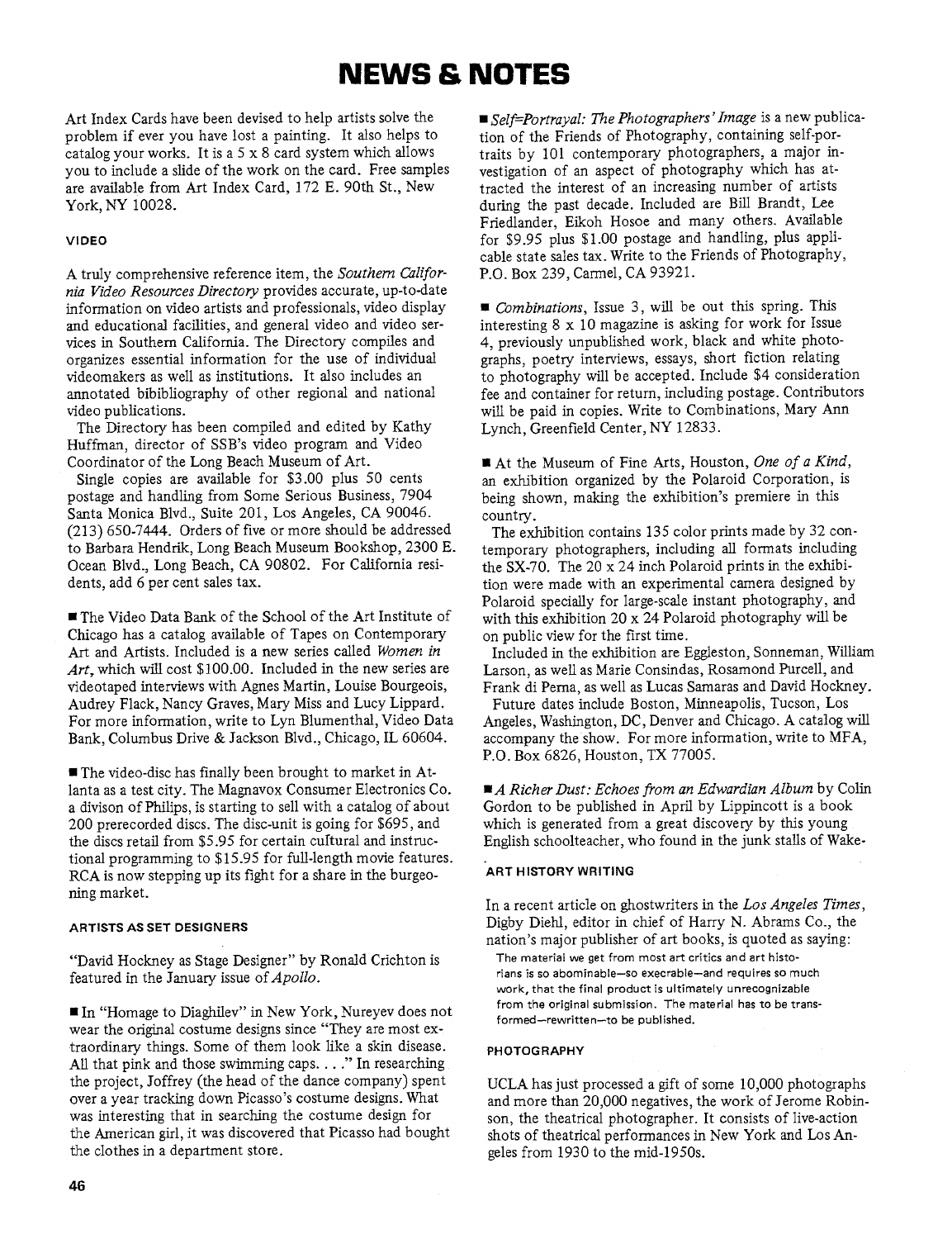field in Yorkshire, England, a series of boxes which contained glass photographic negatives, for which he paid  $£5.00$ for 30 boxes of 650 negatives.

Printing from these negatives he discovered a whole family and its life in that "apparently secure world before WWI." How he tracked down the group and the photographer, Alfred William Atkinson, discovered facts and traces of the family and its houses is part of the story.

*The New York Times* reports in its March 11 issue the invention of the LaserColor Printer, which prints electronic color prints with a laser beam. Invented by Alex Dreyfoos, physicist and amateur photographer in collaboration with George Mergens, we have a new system which makes quality color prints from 35mm slides in 20 seconds. Instead of costing \$220-a typical price for an 8x10 dye-a LaserColor 8x10 print is a mere \$13.25.

This is an exciting new development and Peggy Sealfon in her column under "Camera" reports on it in full in the Arts and Leisure Section.

### **ROTHKO UPDATE**

Four New York law firms who worked on the complicated, nine-year long litigation over the \$40 million estate of Mark Rothko will receive \$3.2 million in legal fees. The fees are part of a settlement agreed to by all parties.

Still to be settled is a dispute over the amount of taxes to be paid on the estate, and another legal bill will be forthcoming from the lawyers who had been engaged by the four law firms to handle their application for fees.

Roy Edwards, a painter, seeks \$1.25 million in compensatory and punitive damages from CBS, its publishing subsidiary Holt, Rinehart & Winson, and Lee Seldes, an author of *The Legacy of Mark Rothko,* published last year, charging that it implicated him in the death of the artist Mark Rothko.

Mrs. Seldes denied any link between Rothko's death and Mrs. Edwards. "There is no plot in the book at all," except the fact that Rothko was pushed to suicide," she said. "That is my scenario and I stand by it."

### **ARCHITECTURE**

UC, Santa Barbara is now the home of the complete archives of architect, Gregory Ain, an associate of Neutra's during the early 1930s.

*Low Rise Housing for Older People: Behavioral Criteria for* **Design** is a U.S. Dept. of HUD, Office of Policy Development and Research publication published in January 1978. An annotated bibliography is included besides a detailed study of interiors and exteriors.

Philip Johnson has announced his intention to leave his New Canaan, Connecticut glass house and surrounding 28 acres to the National Trust for Historic Preservation with care and management delegated to the New Canaan Historical Society.

### **PRESERVATION**

A star-shaped park will fmally be established on the site of Les Halles, the former market area in Paris. This means that the late-Gothic 16th-century church, St. Eustache will not be hidden by the forest of office buildings previous envisioned. In fact, there will be Europe's largest pedestrian mall linking the park with the Georges Pompidou Art Center in the Beaubourg district farther east. Target date for completion is 1 January 1983. Alas, the gaping hole will be gone!

■ Radio City Music Hall is expected to be saved, although it had been doomed to close on 26 April. A national entertainment production company has been formed that will produce its own movies, plays, concerts, and television shows, using the Hall as a "family entertainment center" with live productions besides the traditional stage shows.

■ The domed concrete facade of the Blenheim Hotel, a certified state (New Jersey) treasure, crumbled into rubble in 11 seconds on 4 January to be replaced by a new Atlantic City casion. The demolition of the Blenheim domes had been the result of a vain attempt by preservationists who had fought hard to save them.

There is hope in south Miami Beach where there is one of the richest collections of 1930s architecture in the world, for there is a group of people who want to save those buildings. They have petitioned the State Division of Historic Preservation to declare "Old Miami Beach" a historic district of Art Deco buildings and that it be included in the National Register of Historic Places.

5 The body of the Sphinx is all right in Cairo, but the human face of the great monument is showing the effects of 5,000 years of sandstorms, scorching desert days and chilling nights. Not only is its ?-foot nose missing (and has been for centuries), but the left eye is sagging, and the entire left side of the 13-foot face is distorted. It certainly needs a face-lift, but the methods of different art and restoration experts differ so much that the sharply divided group cannot agree on the method for a cure.

■ *The Last Supper* by Leonardo is headed for another major restoration to the tune of \$600,000 offered by the Italian government. Included is also the church in which it is hanging.

**■ The vacuum chamber used to test the moon rover used by** American astronauts will be used to restore 40,000 books damaged in a flood at Stanford University's Meyer Library last November. 5,000 books a week are being placed in the chamber, according to Lockheed Missile & Space Company and Stanford Library Director, David Weber. Air will be sucked out until the near vacuum found 200,000 feet above the earth's surface is reached. The books have been frozen in a cold storage locker since the flood. In the vacuum chamber they will be heated, and as they thaw the vacuum effect will draw the water from the pages and the bindings. September is the target date for having the books back on the shelves.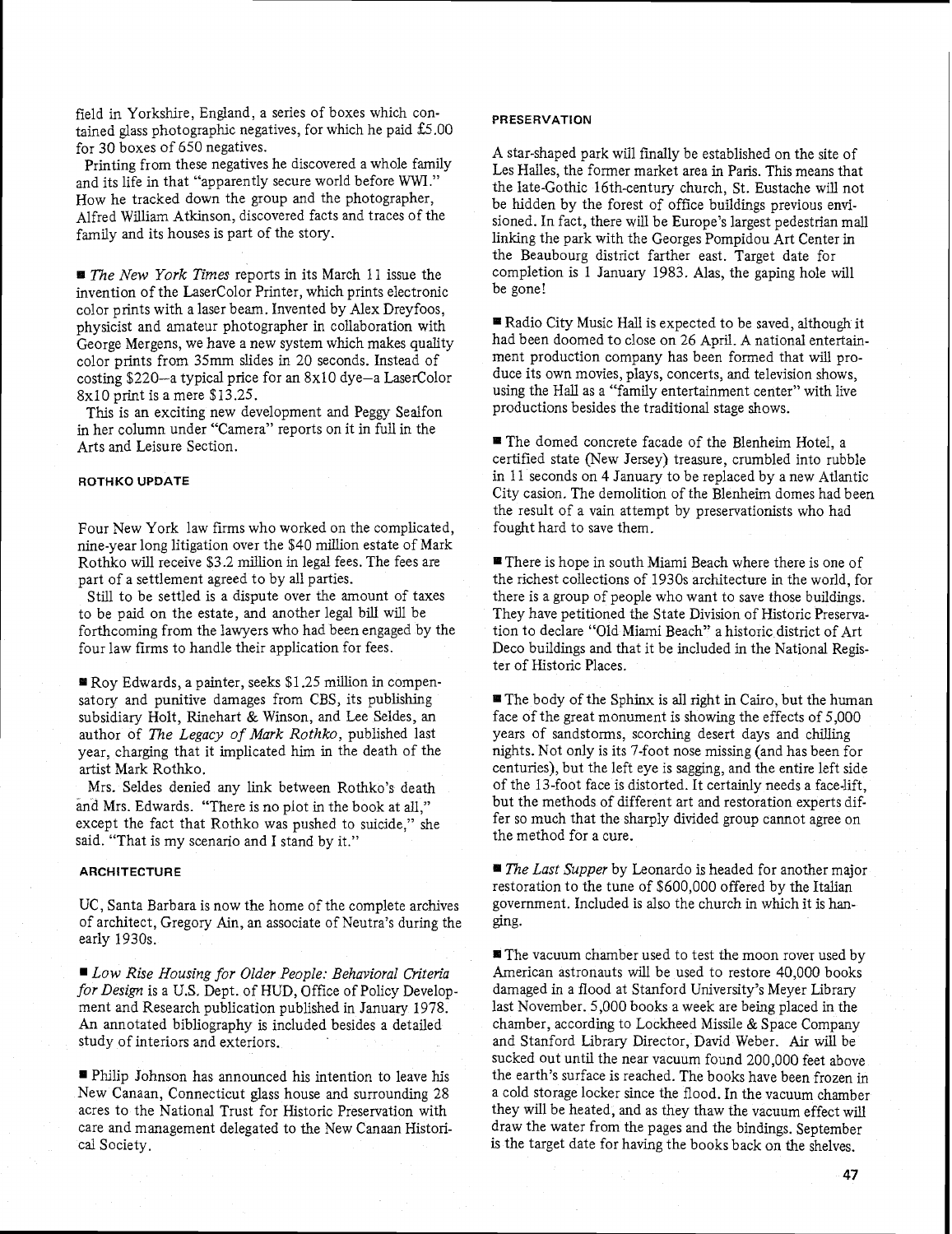### **MURALS**

*The National Murals Network International Newsletter* for Winter *1979* has just been issued and is dedicated to the Chilean muralists who have now spread throughout the world into Sweden, Netherlands, France, New York, the District of Columbia, and Berkeley. There are reports from Sweden, London, Holland, Scotland, France, Vancouver, and Mexico. For more information, write to Mural Newsletter, P.O. Box 40 383, San Francisco, CA 94140.

**r** Terry Schoonhoven, the only member of the L.A. Fine Arts Squad, has just finished a 52 x 102-foot mural on Windward Avenue in Venice, California, representing a mirror image of that street. Started on 3 April 1978, it took almost 11 months to finish. Using a new technique in future murals, this is the last enamel mural he wiU do. His new projects will use a silica-based coating that can be pigmented.

### **MUSEUM NEWS**

There may be a new addition to the Getty Museum's already outstanding collection of Greek sculpture. A rare Greek original marble sculpture by the master Scopas has been identified in France, a life-size head of a warrior known as the "Head Du Bry ." In France since the 1830s, brought in by a family of Greek immigrants, it seems that the Getty is confident it could be moved from France without international unpleasantness. Time will tell,

The Akron Art Institute with its new director, John Coplans, is deaccessioning in order to give the Institute a clearer identify specializing in sculpture and photography of the 19th and 20th centuries, with emphasis on recent sculpture. The favorable reactions have increased attendance, generated money in gifts toward renovating the building, and received some nod of acquiescence by neighboring directors of museums.

■ The Metropolitan Museum of Art plans to install a Chinese garden court and a Ming Dynastic furniture room to be built in Soochow, China and shipped to New York from Shanghai, under an agreement signed with China. The project has been made possible by a gift of \$2.9 million by the Vincent Astor Foundation and is the first permanent culturaI exchange between the U.S. and China since the Communist takeover.

The Museum of Modern Art with diplomatic deftness has been able to show 23 major oil paintings from the Edvard Munch exhibition that was previously a stellar attraction at the National Gallery of Art in Washington.

The Museum of Contemporary Crafts, whose building will be razed to make way for the expansion of MOMA, closed and will reopen this spring in renovated quarters at 44 West 53rd Street, with a big show, "New Handmade Furniture."

Peabody Museum at Harvard University has been finan-**48** 

cially pressed, so rather than sell paintings from its Bushnell Collection it has decided to sell 106 portraits of American Indians painted more than 150 years ago by Henry Inman. The decision came after a controversy in which it was charged that the museum was planning to sell both sets of paintings so that private buyers were favored over public institutions.

Fogg Museum of Art at Harvard University has announced the receipt of the "largest money gift in its 83-year history." Because of the financial coup, the Fogg will build a threestory structure, linked by a walkway to the Fogg, which will accomodate galleries, curatorial offices and storage for the Islamic, oriental and classic collections.

A gift to the National Collection of Fine Arts in Washington, DC by Joseph Cornell's sister, Mrs. John A. Benton, sets up the Joseph Cornell Study Center, curated by Lynda Hartigan, which includes a great hoard of raw materials used for his works, such as photographs, daguerreotypes, tintypes, clay pipes, glasses and wood dowels, toys, games, and miniature figures, magazines, stationery from hotels, etc.

MOMA has slated a huge Picasso show that will fill the entire building for a November opening. According to William Rubin, director of the museum's Department of Painting and Sculpture, it will be the biggest Picasso exhibition ever seen in this country involving all the media, with loans from the Soviet Union, Czechoslovakia, Japan and the future Picasso Museum in Paris. More than 600 items will be included in the exhibition, a co-production of the Modern and the Union of French National Museums.

The Whitney Museum of American Art's second satellite gallery, according to *Art Letter,* is to be a block-long, glasssheathed indoor sculpture garden in the "pedestrian plaza" of a new 26-story Philip Morris Inc. headquarters to be situated at Park Avenue and 42nd Street.. There will also be a smaller gallery for changing exhibitions and a bookstore.

■ The Museum of Contemporary Art in Chicago reopens in a weekend of celebrations March 23 through 25. To begin with, Max Neuhaus will create a sound space 15 x 20 x 50 feet high, made up of tonal textures distributed throughout the space. A broad vertical pathway through the work is formed by the stairway itself, allowing listeners to explore sound in three dimensions.

At the same time, Chicago artist John David Mooney will create a dramatic light sculpture created especially for the M.C.A.'s opening using over 300 sealed beam lights spread like a carpet over the street in front of the Museum while blue vertical beams will play upon the walls of the Museum and neighboring building.

The opening exhibition, "Wall Painting" , will bring together five artists who paint directly on walls: Marcia Hafif, Richard Jackson, Lucio Pozzi, Robert Ryman and Robert Yasuda, who will create five installations specifically for this exhibition.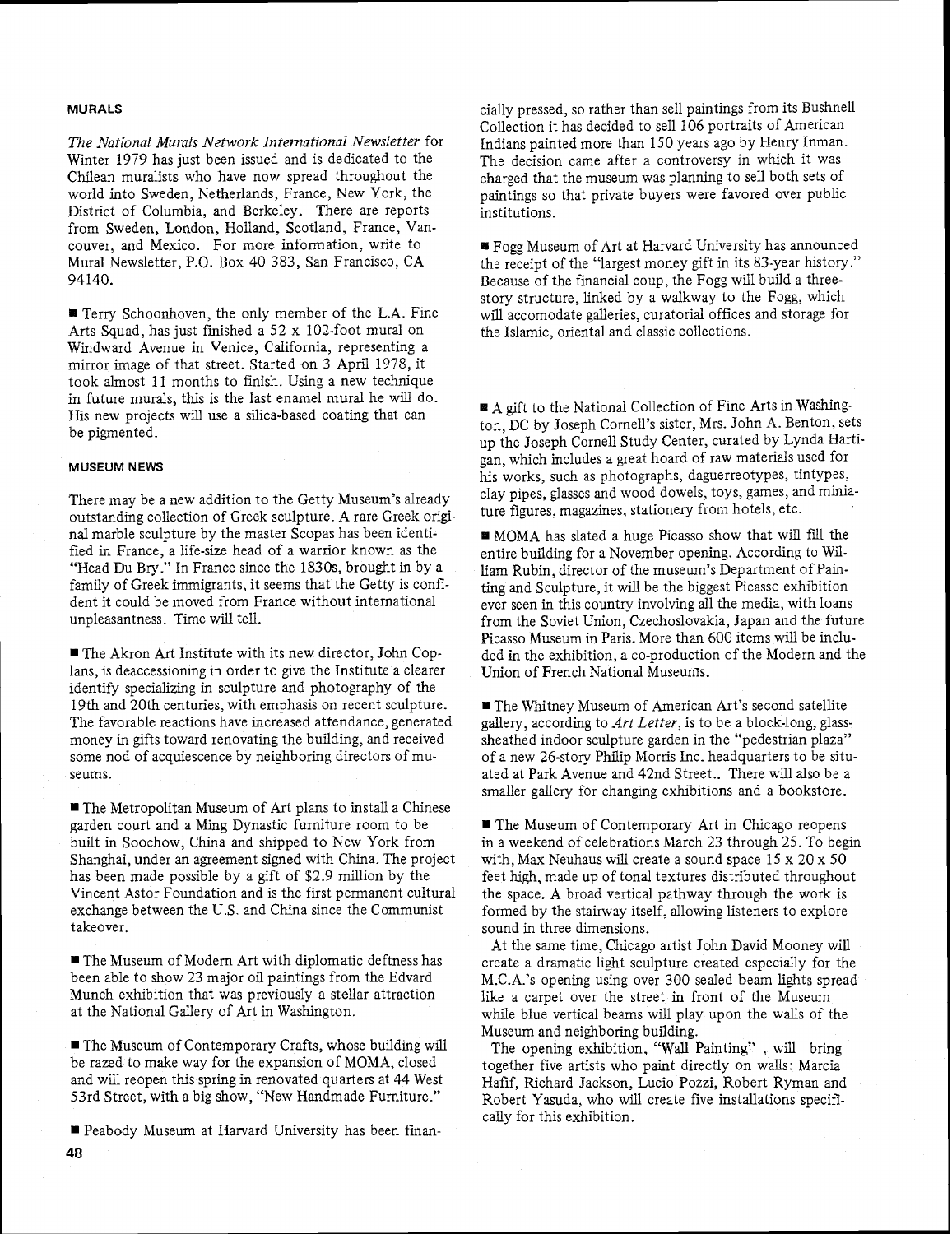A District Court judge in Philadelphia has ordered a series of paintings of nudes banished from the courthouse. The 10 offending paintings, some life-sized and others larger than life, were hung as part of a federal program encouraging the display of local artists' works in government buildings. They were taken down and transported next door, where they were hung in the lobby of the William Green Federal Building, outside of the judge's jurisdiction.

**rn** A painting attributed to Pieter Bruegel and valued at about \$500,000 was stolen from a church near Spezia in Italy in February. The painting was a crucifixion scene with **four** crosses instead of the usual three.

San Francisco's de Young Memorial Museum, which suffered the theft of a million-dollar "Rembrandt" painting last month, has hired a security consultant in preparation for the "Treasures of Tutankhamun" exhibit in June.

**@A** collection of 53 paintings worth more than \$1 million was reported to have been aboard a plane believed to have crashed in the Pacific in late January.

■ The former chief of security at the Santa Barbara Museum of Art was sentenced to one year in jail on his plea of guilty to having stolen three Monet paintings from the Museum last November.

**EI** Talk at the Prado in Madrid has focused on the loss of many paintings from the collection, due to a casual approach to loans during Franco's regime. Many of the paintings instead of going to provincial museums, have gone to government offices, cabinet ministers, bishops and politicians. Perhaps 150 have actually been lost while 2,700 have been loaned casually.

■ Robbers in Venice stole \$1.2 million worth of diamonds, rubies and pearls adorning a portrait of the Virgin Mary allegedly painted by the Apostle Luke. The thieves smashed part of the painting that has hung in St. Mark's Basilica for centuries.

A \$240,000 Flemish oil painting stolen from a West German hotel last May was found recently in the window of a Cannes art shop. The dealer had put it on sale for \$1,400. It was *Venus and Apollo* by Jacob Jordaens. It was part of a five-painting theft, of which only three paintings were recovered.

*<sup>81</sup>*Law enforcement officials say that the recent dramatic increase in thefts of valuable art works from museums, galleries and private collections in the U.S. is largely due to sophisticated gangs, who travel across the country to steal for fences or organized-crime figures. In most cases, the stolen art is never recovered.

In February, 62 museum curators gathered at the University of Delaware to talk about security at the First International Symposium on Art Security.

**ART LOST AND FOUND a** An ancient Greek marble head valued at SI50.000 was stolen recently from the Merropolitan Museum of Art, wrenched from its wooden pedestal. This is said to have been the first major theft in the 110-year history of the museum, while there have been minor ones. The head was retrieved later that week found in a locker.

> ■ In Toronto, a Picasso painting valued at \$425,000 was stolen from an art gallery. *Woman* in a *Hat Holding a Sheep's Head* (1939) was one of a collection of 28 Picasso originals on loan from European dealers.

■ A fire believed to have started in a chimney destroyed the home of the late artists, Maxfield Parrish, in Plainfield, New Hampshire, Firemen from 10 towns in New Hampshire and Vermont kep flames from spreading to the old Parrish studio, now a museum, where many of the artist's works are displayed. The house was bought last year by California art dealers and run as an inn and restaurant. Three waitresses and guests, the first to notice the fire, were able to save three Parrish oils when they fled from the building.

- -- British prosecutors dropped dl charges against artist Tom Keating, who had admitted flooding the art market with 2000 fake paintings over the last 25 years. The case was postponed in January when the 61-year-old artist was hospitalized with a heart ailment. Prosecutors decided he could not stand the strain of a new trial.

### **ARTISTS' ARCHIVES**

As of December 1978, Silke Paull and Hervé Würz have collected some 60,000 documents on about 3,800 artists in non-art, a-art, anti-art, and the like. Persons wishing to contribute documents or other information should send them to Silke Paull/Herve Würz, 34 Bd. Wilson, B.P. 106,06600 Antibes, France.

**Soft** *Art Press* for November *1978* (no. 15) has published a survey of Multi-Media Art Archives throughout the world, based on questionnaires. An important issue, an important magazine for anyone interested in correspondence and mail art. Available from Soft Art Press, case 858, CH-1001 Lausanne, Switzerland.

c.d.0. maintains Mail Art International Archives with work of everyone from Armleder to Zabala and everyone in-between. They just organized and published a catalog on their Mail Art Exhibition and they now invite all artists to participate in their Mail Art Archives. Ken Friedman recently had a retrospective of cards, posters, flyers, writings and documents from 1966 - 1978. Write to C.D.O., Centro Documentazione Organizzazione Comunicazioni Visive, Via dei Farnese 9, Parma. Italy.

~4 Documentation Center for Contemporary Swiss Art is described in *AICARC Bulletin,* Institute of the History of Art, POB 2-221 01 Lund, Sweden, in no. 9 for 1978. This is an exploration of the documentation, acquisition and maintenance of the Archives explained in an article by Hans-Jorg Heusser.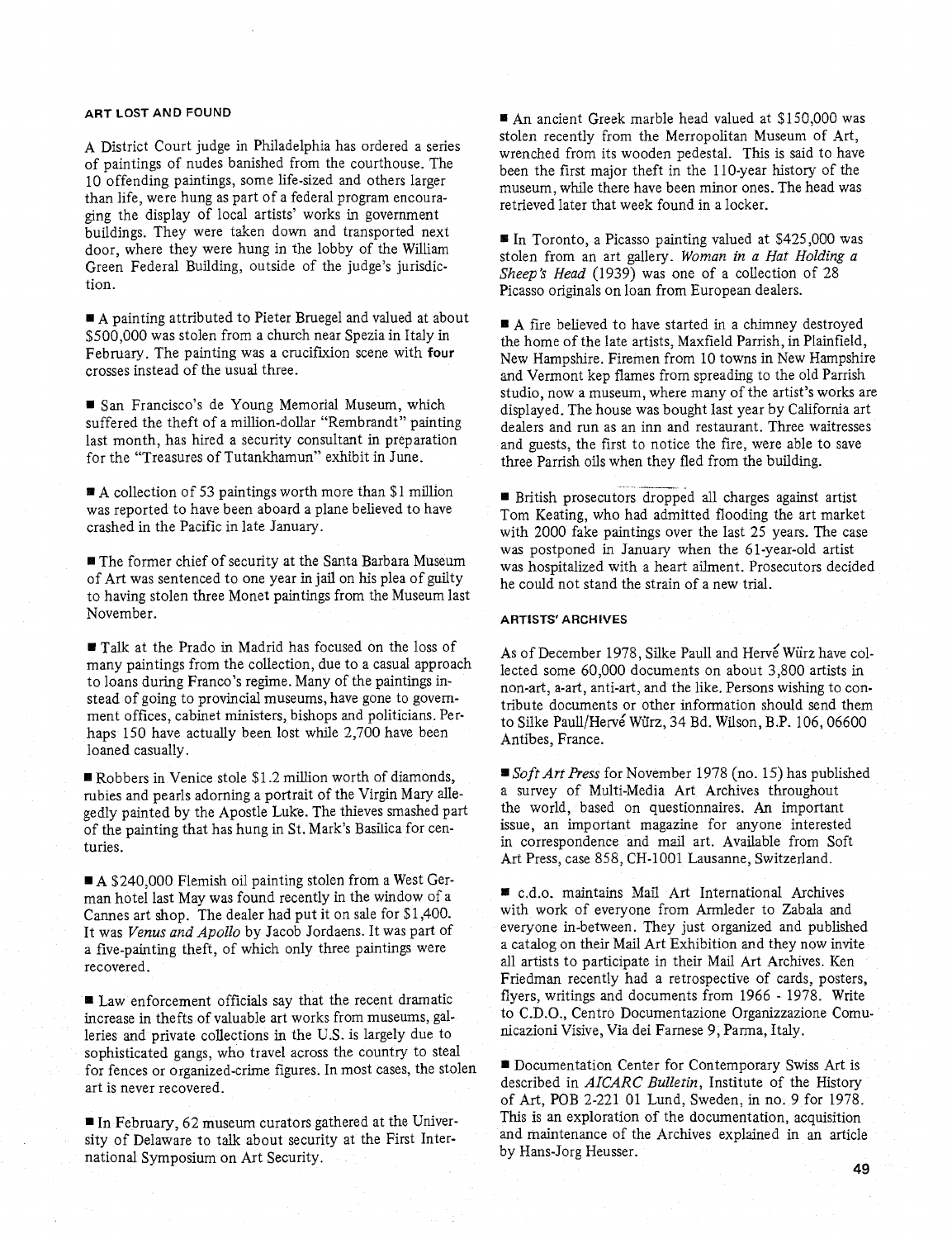In the same issue is a description of the Archive of Experimental and Marginal! **Art** in Lund, Sweden which includes worldwide events jn the 1970s as well as information concerning the Galerie S:t Petri in Lund, which developed worldwide contacts with experimental, vanguard artists.

### **RUBBER** STAMP NEWS

An interview with Barton Lidice Benes by Jacqueline Brody appears in the January-February issue of *Print Collectors' Newsletter* .

Xomoma (Pictorial Rubber Stamps) has issued its Catalog, Volume 1, Number 2. Write to Nomoma Pictorial Rubber Stamps, P.Q. Box 1048, hherst,MA 01002 for a copy of the catalog, with prices.

**9** *Rubber* for January 1979 features Davi Det Hornpson. In addition, there is lots of Rubber-News out of the Stempelplaats in Amsterdam. Aart van Bameveld, the Editor, reports the publication of two Rubberbooks by Eeonhard Frank Duch *(Protest Book)* and *Untitled* by PauIo Bruscky. Each is in an edition of 100 handstamped copies, and costs \$5.00 or *f* 10.00 from Stempelplaats, St. Luciensteeg 25, Amsterdam, The Netherlands.

### **PUBLICATIONS**

*A Survey 0.f Arts and Chltural Activities in Chicago, 19 77* is a study conducted and published by the Chicago Council on Fine Arts to obtain a better understanding of the nature, scope, impact, and needs of arts and cultural activities in Chicago. This is a prototype study containing an immense amount of information that should be helpful to any Arts Councils and art-oriented individuals. Write to Chicago Council on Fine Arts at the Cultural Center, 78 E. Washington St., Chicago, IL 60602.

*Guide to Women* 's *Arts Organizations: Groups/Activities/ Networks/Publications,* edited by Cynthia Navaretta, is divided into Visual Arts, Architecture, Design, Film and Video, Dance, Music, Theatre, Writing. Each entry has an address, phone number, major officer, year when founded, description, dues, etc. Each group is listed alphabetically within each state. The bibliography is arranged in the same order as the Guide as a whole, by subject category and is selective but a boon for any further research. A resource list is also appended, including a list of State Arts Agencies, bookstores, and sources of legal advice. A remarkable buy for \$4.00 from Midmarch Associates/Women Artists News, P.O. Box 3304, Grand Central Station, New York, NY 10017. \$4.50 to individuals, \$5.00 to institutions (including postage and handling).

A 30-page caricature index to David Levine's drawings in the *New York Review of Books* from Volume *1* (1963) through the October 1978 issue (15th anniversary) has just been compiled by Joseph Drazan and Phyllis Sanguine. The index of about 900 entries is available in reprographic form for \$3 .OO from Penrose Memorial Library, Whitman College, Walla Walla, WA 99362. Checks, cash, or money orders accepted only. No invoicing.

The Intermuseum Conservation Association is pleased to announce the publication of *Curatorial Care of Works of Art on Paper* by Anne *F.* Clapp. The third edition has been thoroughly revised and considerably enlarged to reflect current attitudes and practices. The book is obtainable through the Intermuseum Laboratory, Allen Art Bldg., Oberlin, OH 44074. Enclose \$5.00 per book with all purchase orders.

*~~112 Greene St./] 12 Workshop,* a 448-page historical catalog with an anthology of new work by artists from 112's past, is being offered with a pre-publication price of \$15.00 until April 1979. Write to 112 Workshop, 325 Spring St., New York, NY 10012.

*(a photographic book)* by Richard Misrach is a series of photographs of natural forms, vegetation and barren landscape of Arizona, California and Baja. There is no text, only purely visual and film-like relationships. The book has 112 pages, 56 photographs, and is 9% x 12 inches. Available for \$10.95 until 1 April from Grapestake Gallery, 2876 California St., San Francisco, CA 94115. Price goes up to \$12.95 after 1 April 1979. Add \$1.00 per book for postage and handling plus 612% sales tax for California residents.

### ART AND GOVERNMENT

The National Endowments for the Arts and the Humanities, according to *Art Letter,* will advise the International Communication Agency (the reorganized and renamed USIA) on what exhibitions and cultural programs it should send abroad. according to a recent memorandum. This shows the new role the NEA will play in the choice of U.S. entries for international art exhibitions, such as Venice or Sao Paulo. In addition, the ICA staff can attend Endowment panels and meetings for "background"; the Endowments may contribute to briefings of ICA cultural officials; the Endowments will cooperate in the development of culturallyrelated ICA media materials (magazines, films, VOA broadcasts).

Coordinating this new teamwork is the NEA's International Activities Office, headed by Kathleen Bannon. The staff is two persons, which already runs small artist-exchange programs with Britain and Japan, is coordinating a series of big international symposia, and keeps an eye on the private foundations' rising interest in international exchanges.

■ The National Endowment for the Arts, beginning in 1980, will provide up to \$10,000 in addition to matching grants of up to \$20,000 to galleries of "alternative spaces", which will be called "artists' spaces" from now on, for paying fees to exhibiting artists. Some of these galleries already pay honoraria, but the new NEA grant policy is an official recognition which should hearten artists.

■ The Governor of the State of California, Jerry Brown, has asked for \$1 1.9 million for the California Arts Council, a jump of nearly 500% compared to the 1979 budget.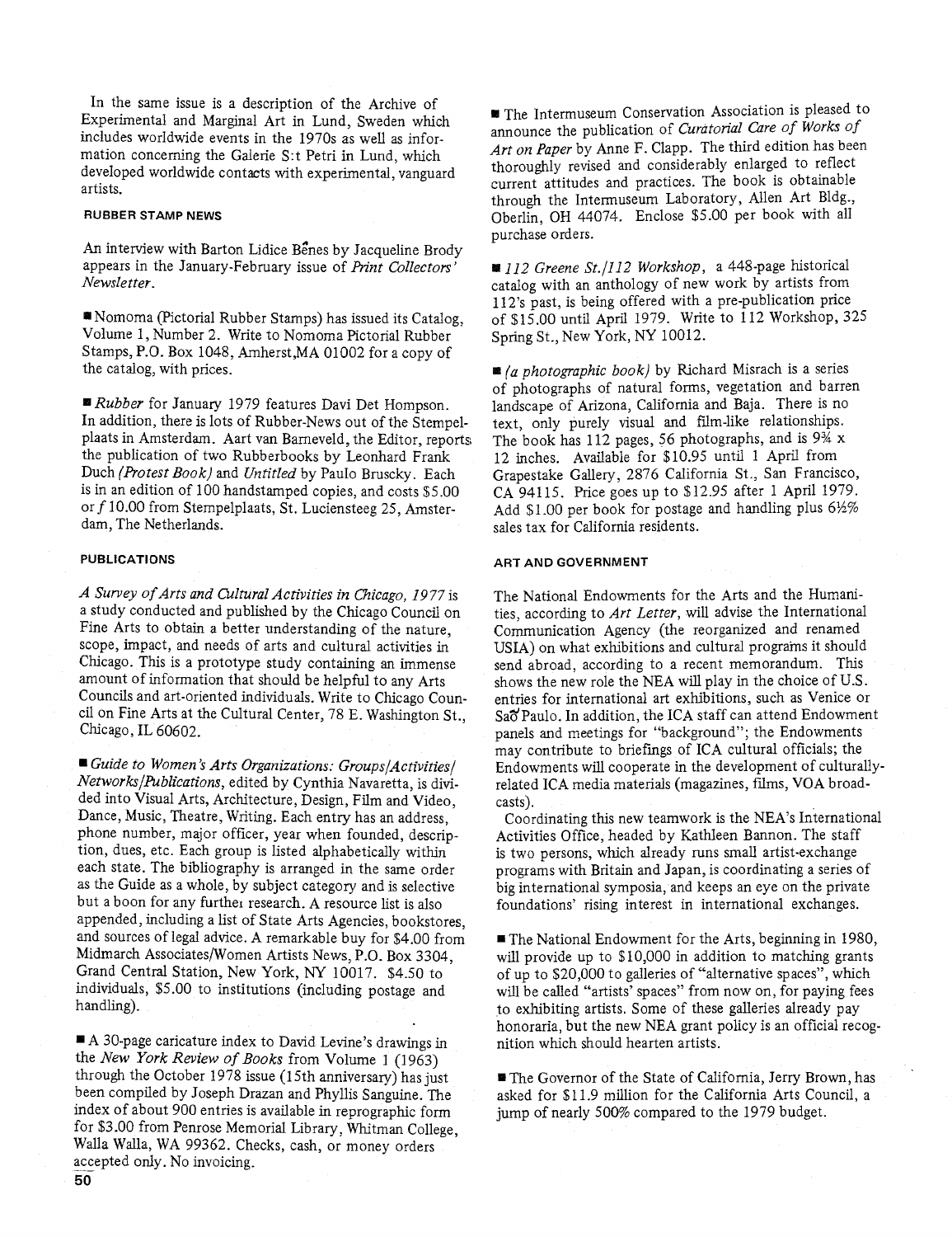Rep. John Brademas (D-Indiana), the principal House sponsor of arts legislation in the last decade, has stepped down as chairman of a subcommittee that had jurisdiction in that area. His successor as chairman of the subcommittee is Rep. Paul Simon, Democrat of Illinois. However, jurisdiction over arts and humanities, libraries and museums has been shifted from the select subcommittee to the Postsecondary Education Subcommittee, headed by Rep. William D. Ford, Democrat of Michigan.

Congressman Fred Richmond has issued a special report on the Arts in January 1979. In this report, there is the 95th Congress Wrap-Up, tactics on how to contact your U.S. Representative and lobby for HR 1042, a glossary of federal terms, lots of news about budgets and how they are divided, as well as Funding Sources for the Arts in the government bureaucracy. Write to Fred Richmond, Dem. from New York, 1707 Longworth Bldg., Washington, DC 205 15 for a copy.

### **SLIDE NEWS**

The Canada Council Art Bank is now offering a set of slides on contemporary Canadian sculpture. The second in a planned series, this set is designed for use by educational institutions, libraries, and galleries, and complement the first set, Contemporary Canadian Painting. 69 sculptures by 24 well-known Canadian artists have been photographed with multiple views of many pieces. Each set is accompanied by a checklist, biographical notes and descriptive texts. Sold as a set only for \$100 (108 slides). Painting set (100 slides and checklist) still available for \$75. For a limited time only, the two sets are offered together for \$150. For further information, write to The Canada Council Art Bank, P.O. Box 1047, Ottawa, Ontario KIP 5V8.

"First Aid for Ailing Slides" by Martin Hershenson in a recent issue of *Modern Photography* is an article which cites some newly magical potions to revive sick slides-color errors, exposure goofs, processing goofs.

Visual Resources, Inc. announces a series of slides on Photo Realists (Chuck Close, Robert Cottingham, etc.); West Coast Artists (a major slide documentation of many West Coast painters, sculptors, graphic artists, environmentalists, etc.)

For more information, write to Visual Resources, Inc., 152 West 42nd St., Suite 1219, New York, NY 10036.

Miniature Gallery, 60 Rushett Close, Long Ditton, Surrey KT7 OUT, England announces The *Dada and Surrealism Reviewed Exfiibition,* London 1978, available in a complete or reduced size set. Send for catalog and price details.

Visual Resources, Inc., 152 West 42nd St., Suite 1219, New York, NY 10036 announces Volume One of *Contemporary Chicano Popular Art: Antecedents and Actuality* edited by Shifra M. Goldman and Tomas Ybarra-Frausto, includes 250 3 x 2 slides, the majority in color. The complete set is \$395.00 or can be purchased in equal units. The catalog-handbook may be purchased at \$5.95. The 35-page bibliography is available for \$25.00.

### **COPYART NEWS**

*Alternative Imaging Systems* represent the work of 36 artists who have experimented with the copy art machine at the Everson Museum in Syracuse, New York. Throughout the show, four visiting artists were working in the gallery with imaging machines including the Xerox black and white document copier, standard machine, 6500 color copier, and the Telecopier 200. included were Charlotte Brown, William Larson, Joel Swartz and Patti Ambrogi. The catalog itself is illustrated with color copies.

Curated by Juliana Swatko, the exhibition catalog is available from the Everson Museum, Syracuse, NU.

■ *Xerox/Xerox/Xerox* is the documentation of a 1977 exhibition at the University of Colorado, Dept. of Art, Boulder, CO 80302, with works of 68 artists. The show, curated by Kirsten Hawthorne and Susan Kunz, artists, and department chairman, George Woodman, who wrote a onepage catalog essay relating "xerography to earlier forms of replication in art," according to the *Print Collectors 'Newsletter.* Works by only ten artists are illustrated, two with color Xeroxes. Price is \$2.50 postpaid from Kirsten Hawthorne, 1 Bond Street, New York, NY 10012.

rn LocaI 1734lP Street Paperworks are exhibiting *Copyart,*  D.C., an show of D.C' artists who have experimented with the copy machine. Each artists has a black and white Xerox illustration as well as a personal statement in the catalog. The exhibition was partially funded by a grant from the Xerox Corporation. Available from 1734 Connecticut Ave., N.W., Washington, DC 20008.

**Electroworks** is the first exhibition produced by a major museum that will critically examine the scope and impact of work produced by artists with office copying equipment. The use of the office copier as an artist's tool is a widespread phenomenon in contemporary art and an entire generation of artists now refer to these machines as the media with which they work. This exhibition will deal with the history and the development of copy technology as well as the critical issues of these new media. Work has been selected to illustrate the expanded aesthetic definitions of these systems.

According to Marilyn McCray, Curatorial Assistant in Twentieth Century Photography at the International Museum of Photography at George Eastman House, who will be reponsible for this important exhibition, the exhibition will consist of approximately 250 pieces, prints, books, crafts and fabric items. It will open at the IMP on 9 November 1979 and run through 2 March 1980. A symposium on Art, Science and Technology will be held 10 - 11 November.

A 200-page book will be published in conjunction with the exhibition. This will be the first definitive study of historical, technical and critical information produced about this body of work. It will contain 75 color reproductions of works from the exhibition and be published by the IMP and Chanticleer Press.

The exhibition will be available for travel from April 1980 on and is expected to travel for four years. The **Electroworks** project is sponsored by a grant from the Xerox Corporation. For more information, contact Marilyn McCray, IMP, George Eastman House, Rochester, NY.